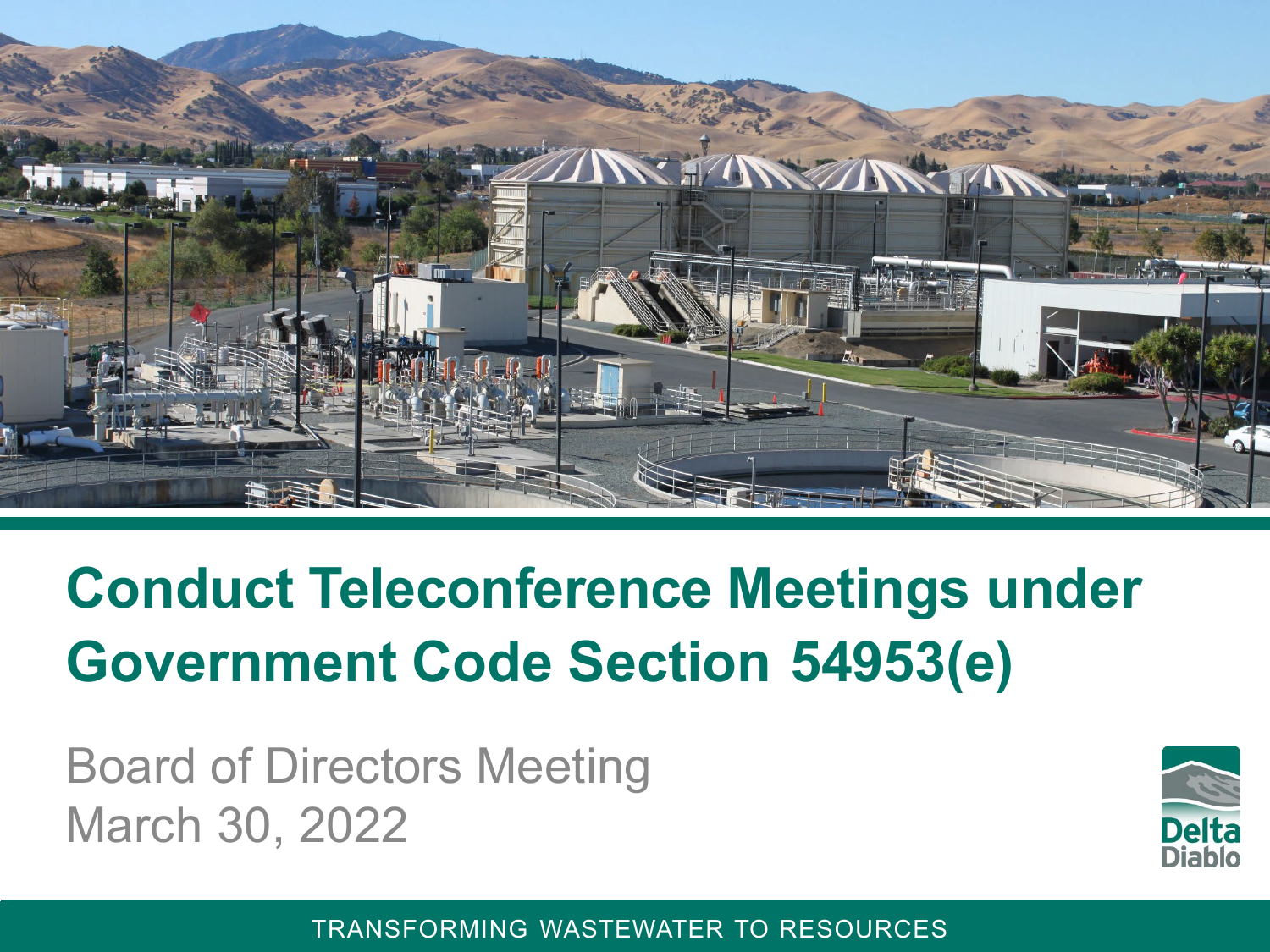## **Assembly Bill 361 (AB 361) Previous Board Actions**



- Adopted Resolution No. 15/2021 on October 13, 2021
- Adopted Resolution No. 19/2021 on November 17, 2021
- Adopted Resolution No. 05/2022 on January 12, 2022
- Authorized continuance of teleconference meetings on December 8, 2021 and February 9, 2022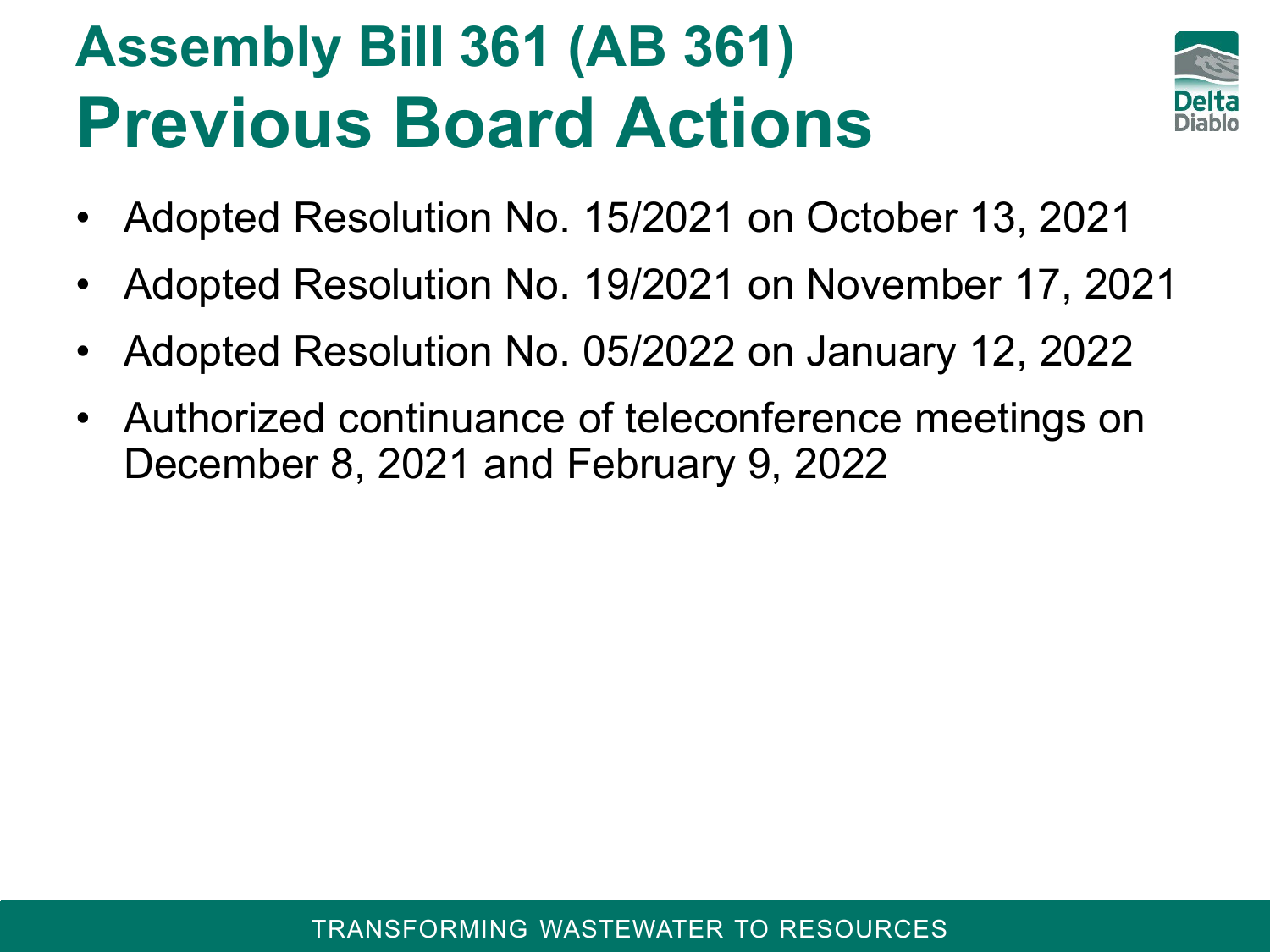## **AB 361 Current Conditions**



- Case rates in Contra Costa County remain in the "**high**" community transmission tier
- County Health Officer recommendation for safely holding public meetings are still in effect
- Omicron variant is highly contagious even for fully vaccinated (including booster)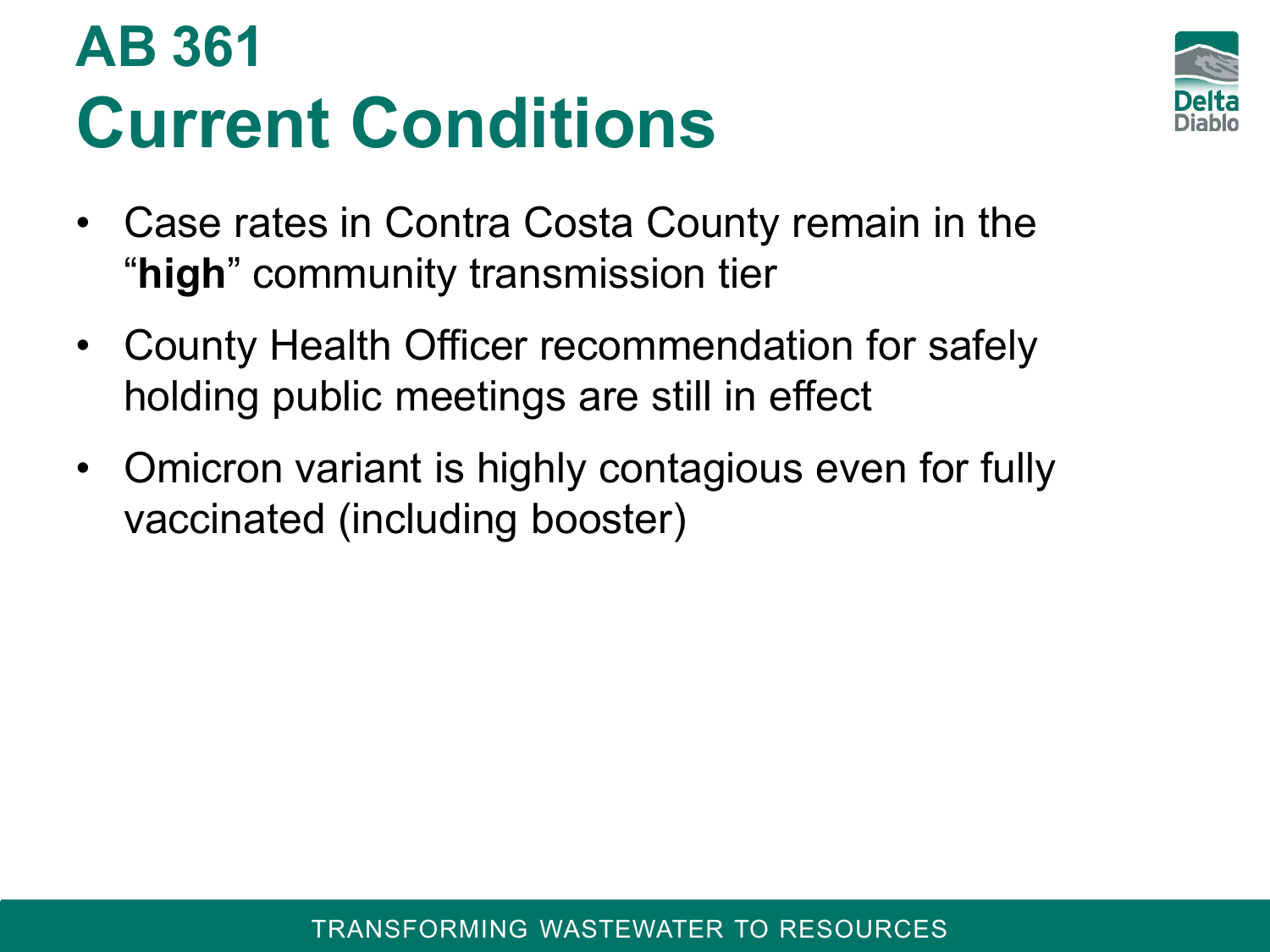# **Teleconference Meetings Key Provisions**



- AB 361 recently amended the teleconferencing provision of the Brown Act, Government Code Section 54953(e)
- Effective October 1, 2021, Section 54953(e) authorizes a local agency to use special teleconferencing rules when a legislative body of a local agency holds a meeting during a state of emergency declared by the state and either:
	- a) state or local health officials have imposed or recommended measures to promote social distancing, or
	- b) the legislative body is meeting to determine whether, or has determined, by majority vote, that meeting in person would present imminent risks to the health or safety of meeting attendees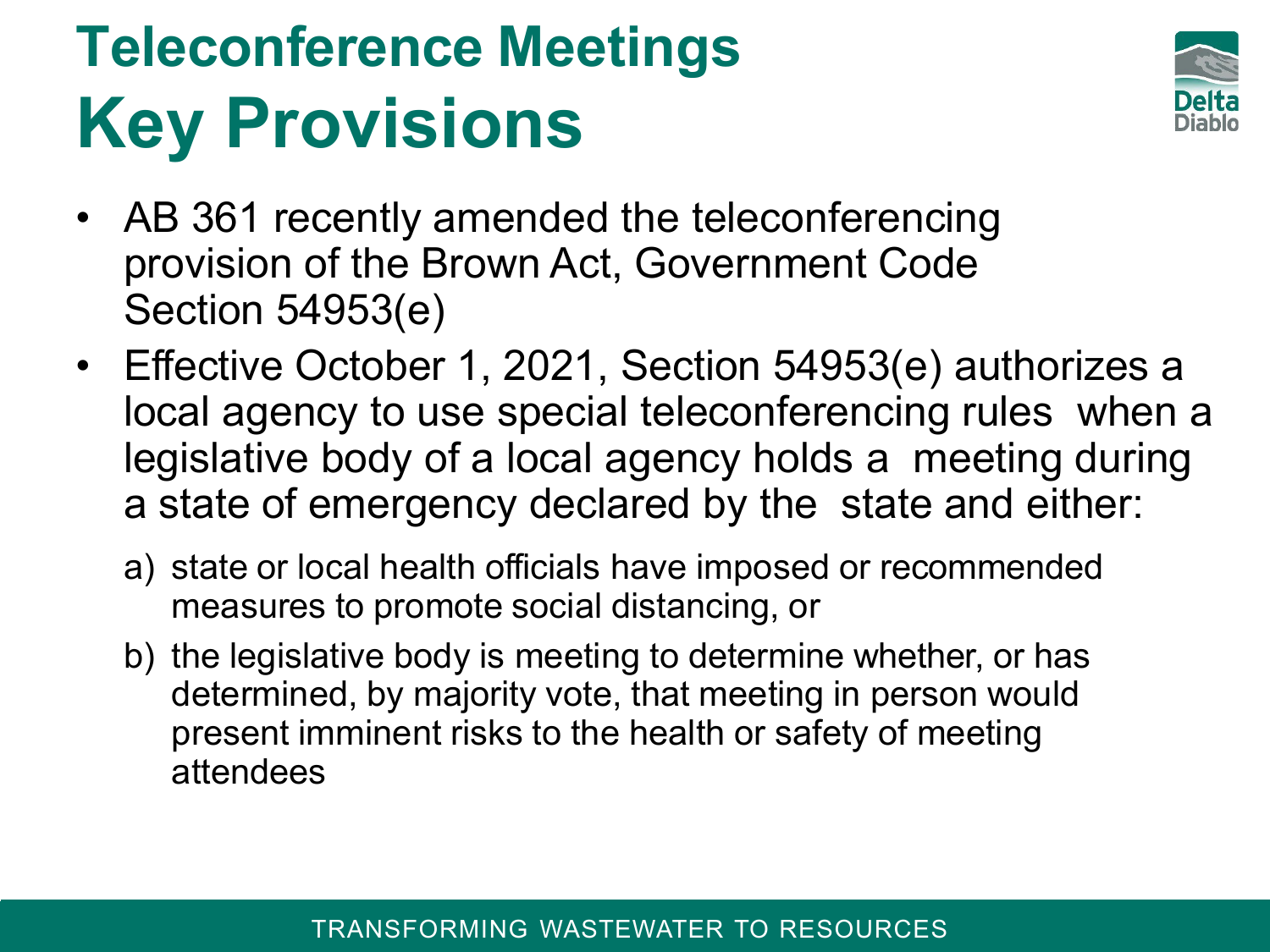## **AB 361 Key Provisions**



- When a legislative body uses the emergency teleconferencing provisions under Section 54953(e), the following rules apply:
	- **Agency must provide notice of the meeting and post an agenda** as required by the Brown Act and Better Government Ordinance, but the agenda does not need to list each teleconference location or be physically posted at each teleconference location.A majority of the Board does not have to participate from a location within the District.
	- Agenda must state how members of the public can access the meeting and provide public comment
	- Agenda must include an option for all persons to attend via a callin or internet-based service option
	- Board must conduct the meeting in a manner that protects the constitutional and statutory rights of the public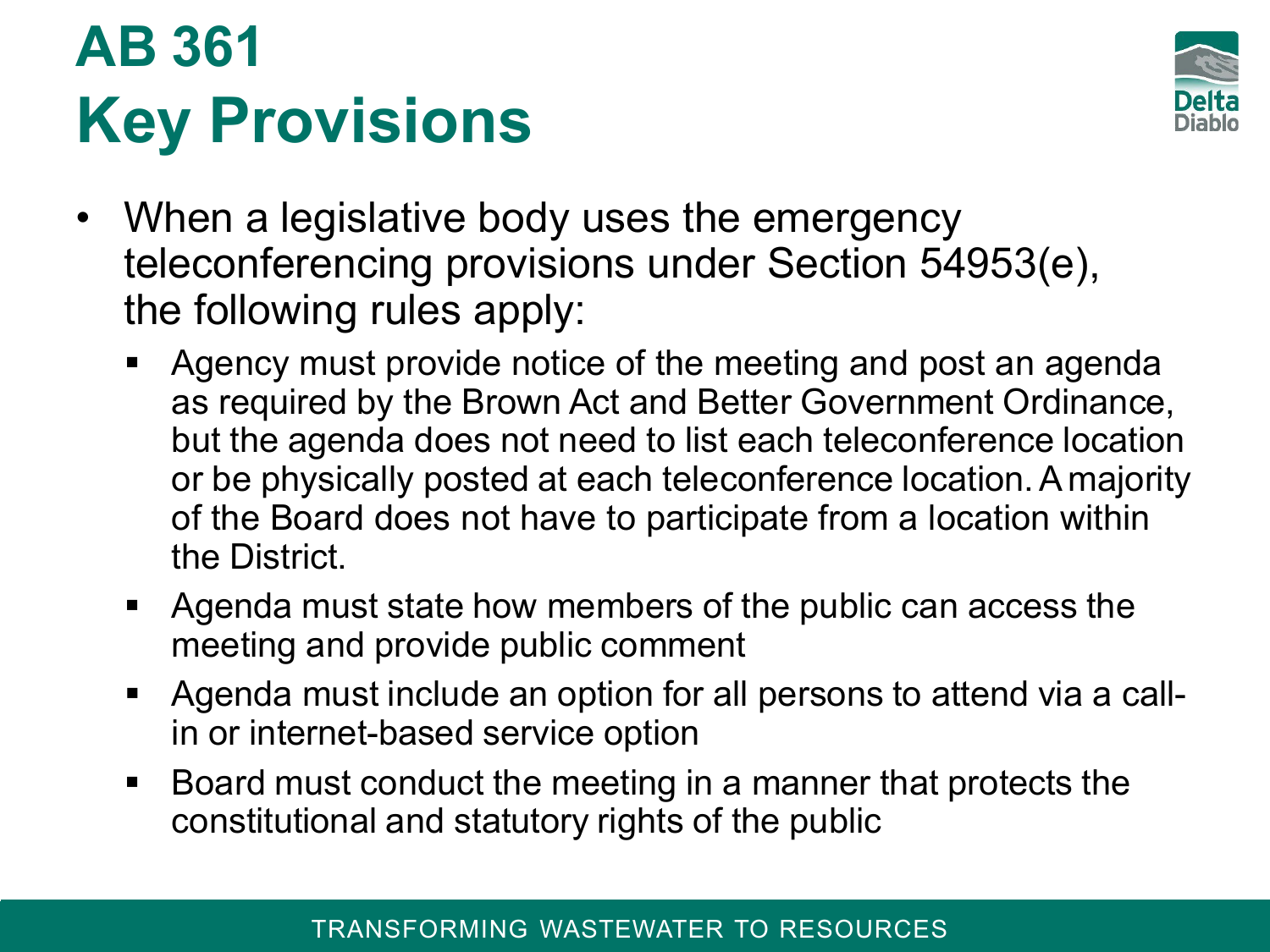## **AB 361 Key Provisions (cont'd)**



- **If there is a disruption in use of the Zoom platform or in** the public's ability to comment via Zoom, the Board must stop the meeting until public access and the ability to comment is restored
- Local agencies may not require public comments to be submitted in advance of the meeting and must allow virtual comments to be submitted in real time
- Board must allow a reasonable amount of time per agenda item to permit members of the public to comment, including time to register or otherwise be recognized for the purposes of comment
- AB 361 sunsets on January 1, 2024